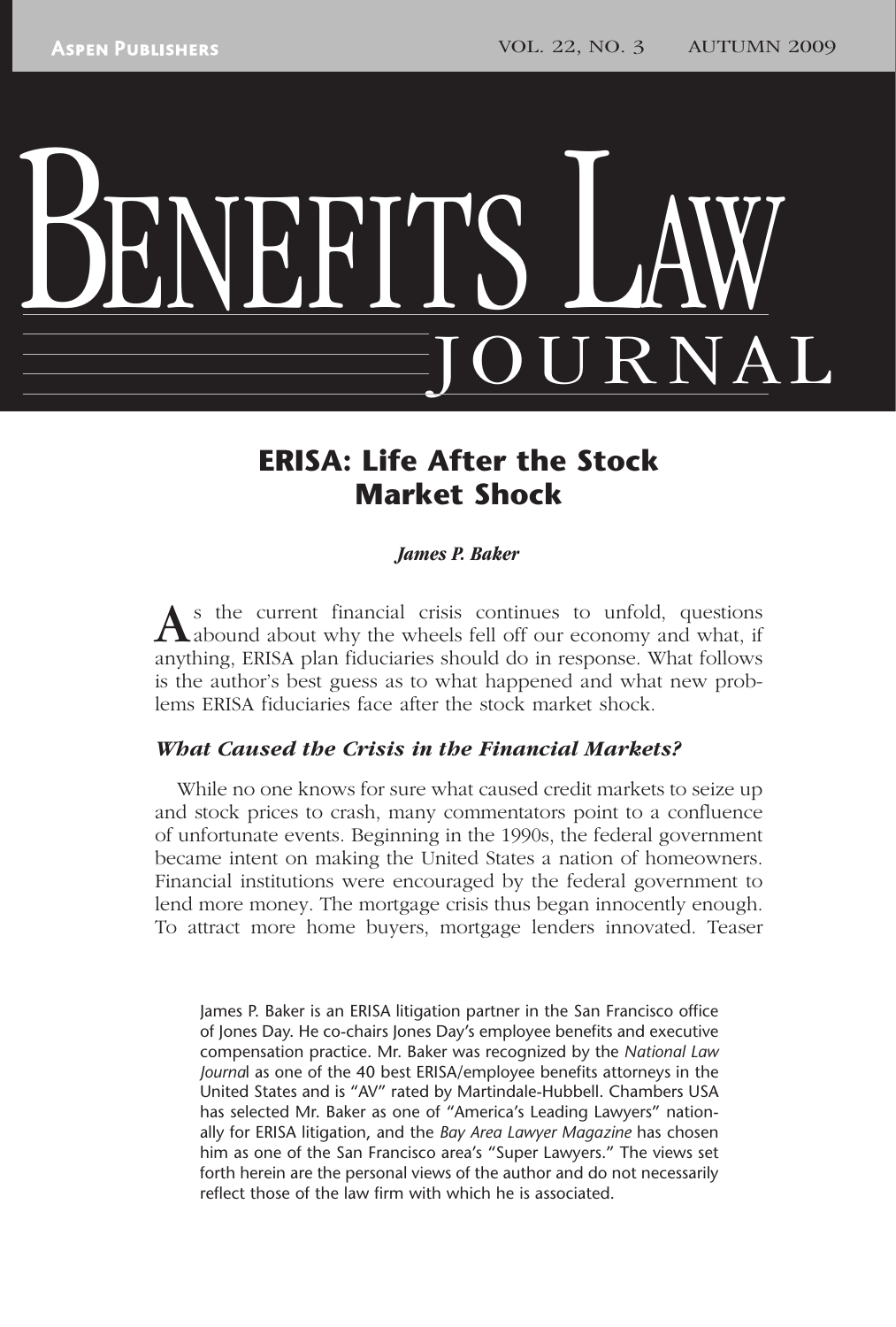rates and no-document ("Liar") loans were introduced. Between 2002 and 2004 home ownership became readily available to borrowers who previously would not have qualified for credit—the so-called subprime borrowers. As more people bought homes real estate values rapidly increased. Home prices reached unsustainable levels when the borrowers' incomes could no longer sustain their borrowing. Some experts believe that the mortgage and credit crises were caused by the inability of many homeowners to pay their mortgages when their low introductory rate (subprime) mortgages reverted to regular rates.

Because interest rates did not significantly increase during this time period, housing prices continued to go up. In response to concerns about inflation, the Federal Reserve began raising interest rates in 2004. Housing price increases first slowed and then started to falter in 2006. Between 2000 and 2006, US home prices rose on average by almost 50 percent. As the real estate market cooled off, borrowers who had expected to refinance their mortgages when their adjustable rate loans went to higher rates (and higher monthly payments) found they were unable to do so. Many of these borrowers who could not afford their new higher mortgage payments defaulted, causing real estate values to decline.

Coupled with innovation in the mortgage lending business came innovation in the financial markets. Pools of mortgage loans, including subprime mortgage loans, were packaged into portfolios of structured products based on cash flows. In other words, packaged subprime loans were made into tradable securities. To enhance the marketability of these prepackaged loans, credit default swaps were issued. A credit default swap (CDS) is a contract in which the buyer of the CDS makes a series of payments to the seller and, in exchange, receives a payoff if a credit instrument (typically a bond or loan) goes into default or on the occurrence of a specified credit event (for example, bankruptcy or restructuring). While some CDSs ended up in hedge funds, many CDSs were acquired by mutual funds, money market funds, financial institutions, and pension funds. As the real estate market defaults escalated during 2007 and 2008, many CDS contracts were called into play and later failed to perform.

### *What New ERISA Problems Have Emerged as a Result of the Credit Crisis?*

# **New Pension Mandates**

The government is apparently not always our friend. Almost three years ago the Pension Protection Act of 2006 (PPA) was passed. Congress wanted to beef up protections for pension participants and wanted to shore up the finances of the PBGC. To accomplish these goals it added a series of new funding mandates for defined benefit plan sponsors. Congress thought it would be a good idea to require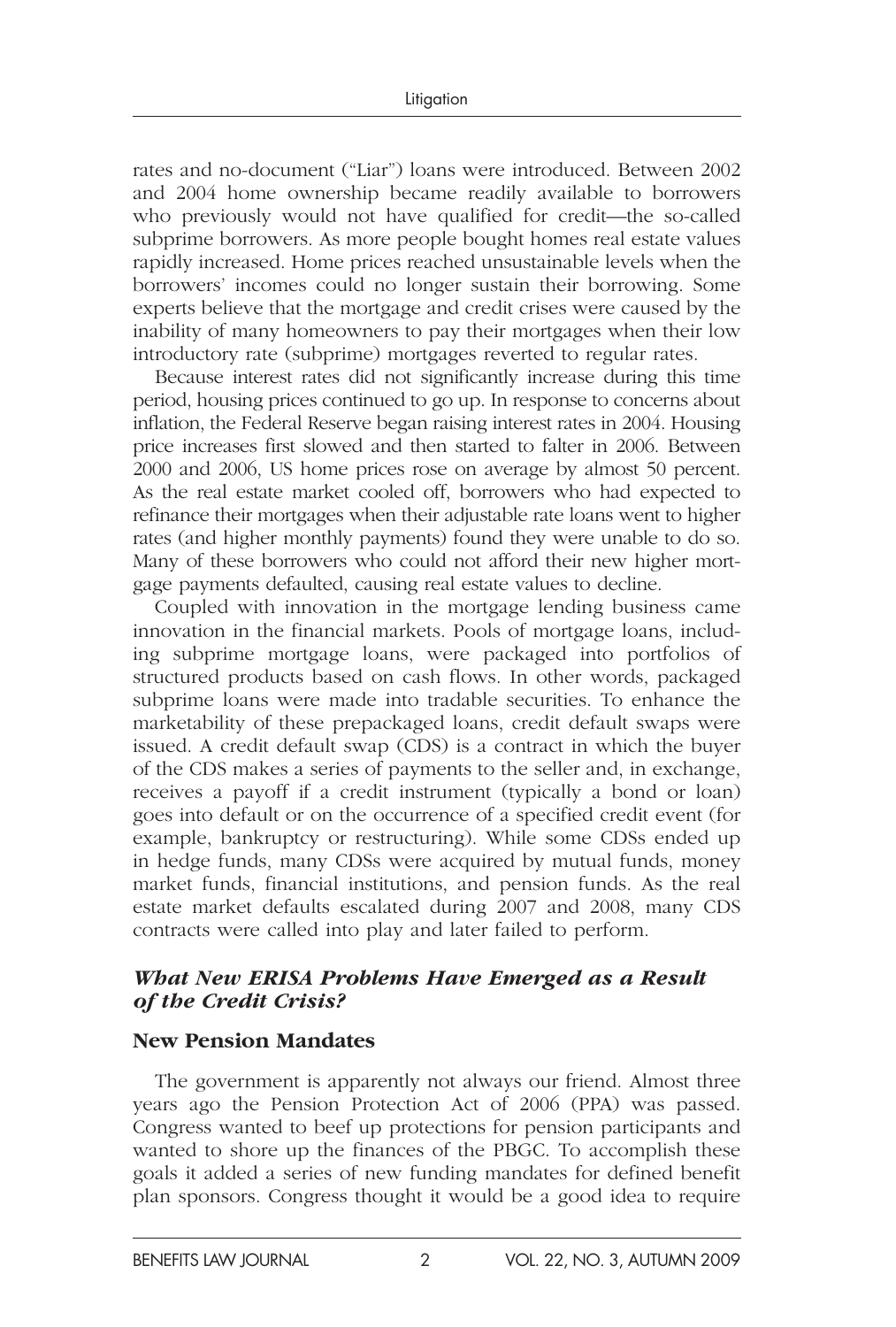all defined benefit plans to achieve 100 percent funding within seven years.<sup>1</sup> The PPA also mandates all defined benefit plans to now fund the present value of the plans' accrued benefits and amortize any unfunded liabilities over a seven-year period, using legislated actuarial assumptions.<sup>2</sup> A new mandatory annual notice must also be issued to plan participants, labor organizations, and the PBGC generally describing the plan's current funding level. For calendar year defined benefit plans, the first annual funding notice was to be issued by April 30, 2009.<sup>3</sup> The PPA also states that smoothing techniques cannot exceed 24 months. If a pension plan's funding level falls below 60 percent, no lump-sum distributions will be allowed. 4 While plan sponsors have protested the wisdom of implementing new funding requirements during a severe market downturn, those protests have fallen on deaf ears. Many employers face 2009 PPA funding obligations that are multiple times their 2008 contribution amount. Going into 2009, the PBGC was already carrying an \$11 billion deficit. It recently announced that it posted a \$33.5 billion deficit for the first half of fiscal year 2009, the largest in the agency's 35-year history.

### **New COBRA Rules**

The American Recovery and Reinvestment Act of 2009's amendments to COBRA are aimed at making COBRA coverage affordable for those who have lost their jobs due to our current recession. This new law, however, added a new level of complexity to an already complicated law regulating group health plans. In a nutshell, the 2009 COBRA amendments allow employees who lose their jobs through no fault of their own between September 1, 2008, and December 31, 2009, to have the federal government pay for 65 percent of their COBRA premiums (the employer receives a payroll tax credit equal to 65 percent of the COBRA premium). New laws mean new rules, new COBRA notices and, of course, new unanswered questions.

# *Hedge Fund Valuations?*

On August 8, 2008, the US Department of Labor's Boston office sent a letter to an ERISA-regulated pension plan stating that the plan was in violation of ERISA because it had not performed its own independent valuation of its hedge fund holdings. According to the Department of Labor:

It is incumbent on the Plan Administrator to establish a process to evaluate the fair market value of any hard to value assets held by the Plan. Such a process would include a complete understanding of the underlying investments and the fund's investment strategy. In addition, the Plan Administrator must have a thorough knowledge of the general partner's valuation methodology to ensure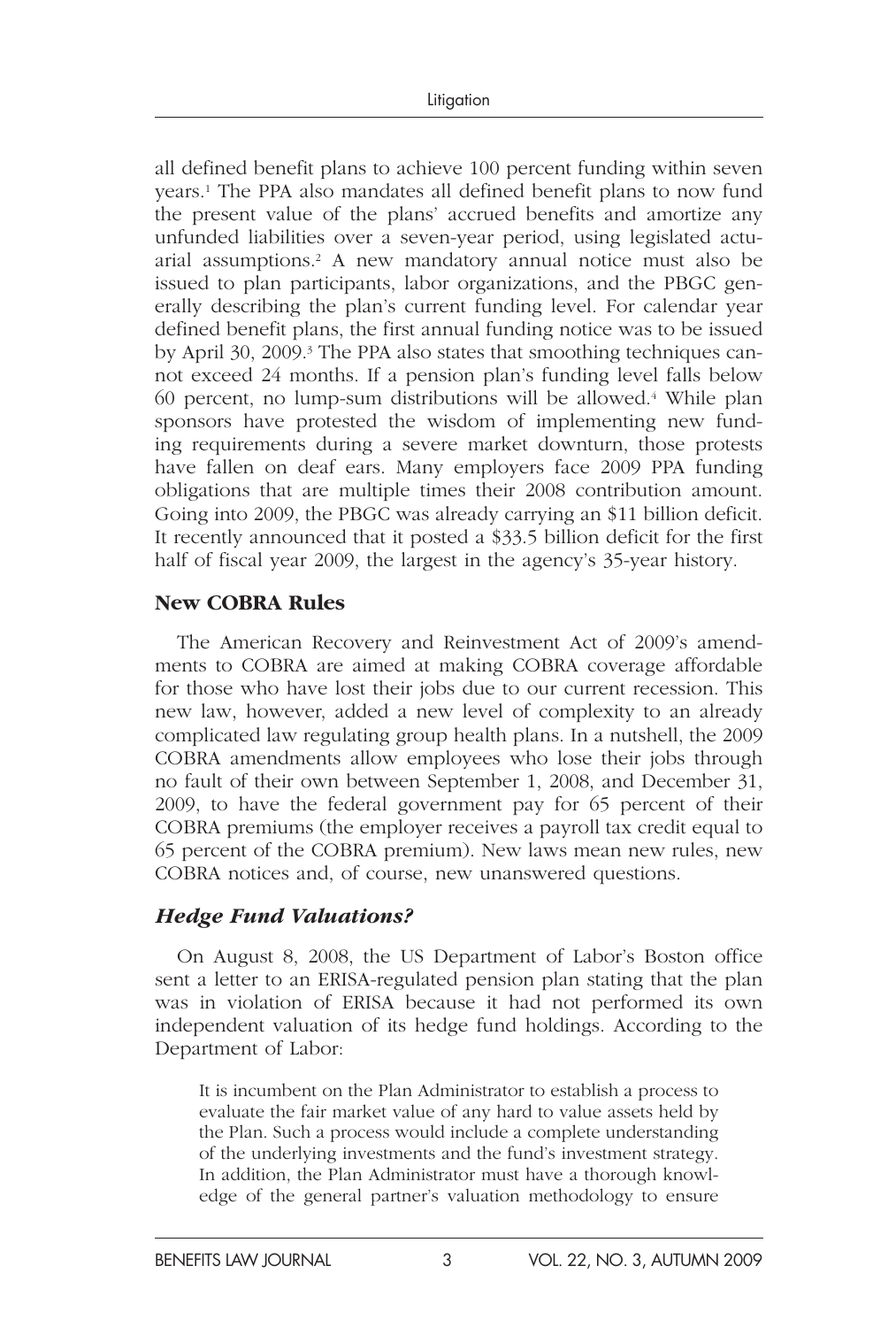that it comports with the fund's written valuation provisions and reflects fair market value. A process which merely uses the general partner's established value for all funds without additional analysis may not ensure that the alternative investments are valued at fair market value.

The Department of Labor's bottom line appears to be that the buck stops with the ERISA plan fiduciary. It is his or her duty to properly value hard-to-value assets. The Department of Labor has made it clear that relying on a hedge fund's own valuation is not enough.

### **Rebirth of Stock Drop Lawsuits**

The subprime mortgage crisis has also generated a lot of new ERISA lawsuits. The most obvious examples are the many lawsuits filed by 401(k) Plan Participants at Countrywide, AIG, Lehman Bros., Bear Stearns, and others alleging that plan fiduciaries knew or should have known it was imprudent to allow employees to ever invest in company stock. These new class action stock drop cases are the offspring of the debacle at Enron.

# **Securities Lending Lawsuits**

Securities lending programs used to live in ERISA's sleepy backwaters. Not any more. Securities lending arrangements are commonly used by retirement funds as a means to produce additional income on stock portfolios. Here is how they work. A 401(k) trustee is often authorized to temporarily lend stock out to short sellers and other borrowers in exchange for cash as collateral. The cash collateral is then supposedly invested in "safe" investments, such as Treasury bills or money market instruments. Under typical securities lending agreements, the return on the invested cash collateral is split among the retirement fund (for the benefit of its participants), the trustee, and the borrower of the securities. While the gains are usually small in percentage terms (because under applicable Department of Labor exemptive relief allowing participation in such transactions the collateral is required to be invested in low-risk investments for short time periods), they can add up to big dollars over time when a large portfolio of securities is involved.

BP recently sued Northern Trust alleging Northern Trust breached its fiduciary duties when it lost 401(k) plan money by lending out securities (held in certain investment funds) and then failed to tell BP about the losses. It turns out that BP is not alone because securities lending programs have incurred huge losses stemming from the recent credit crisis. When supposedly reliable investments drop in market value due to the "flight to quality" and liquidity and liquidity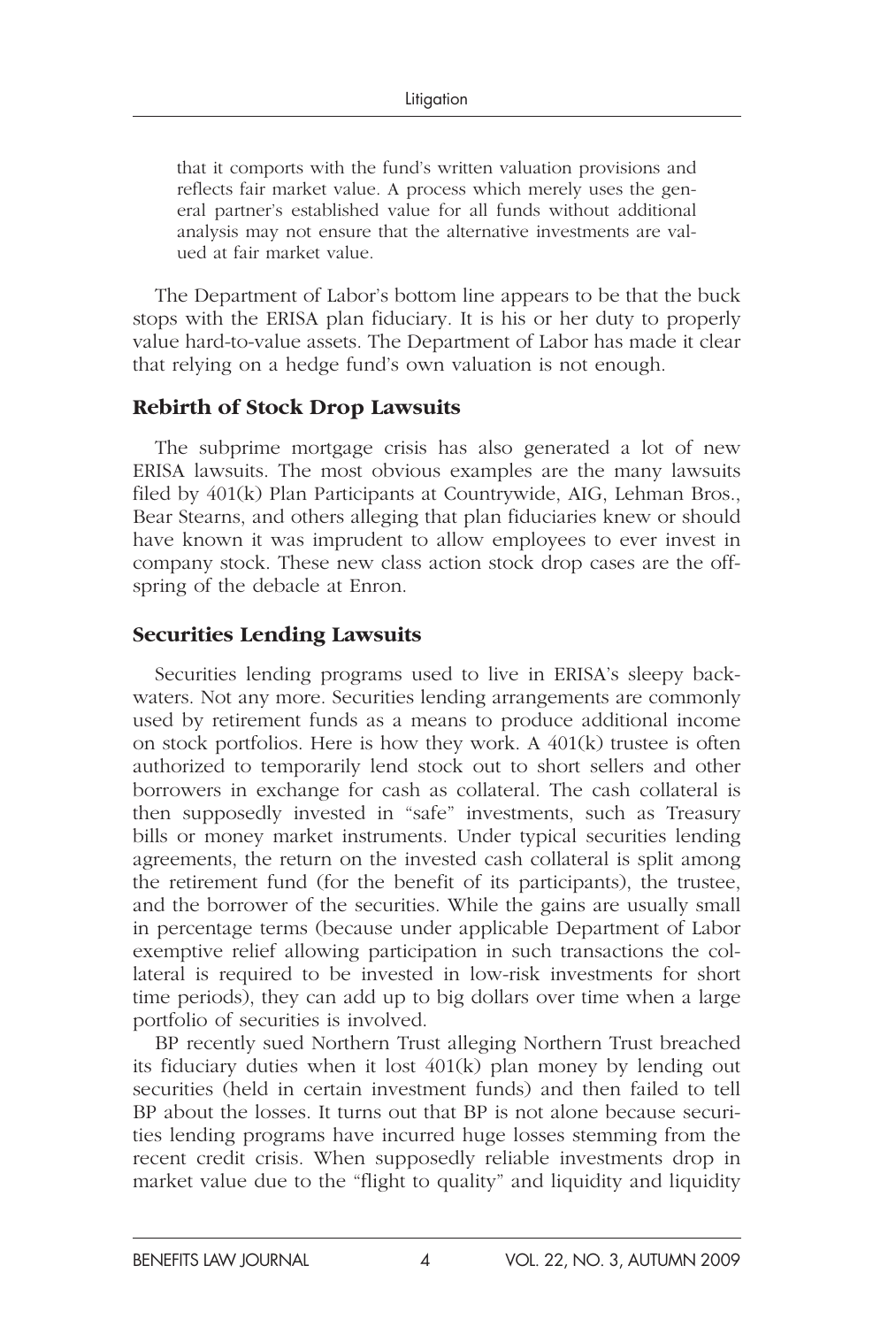needs, securities lending programs have seen losses for the first time. The losses are realized when the cash collateral is invested in assets that drop in value, thus creating a deficiency between the book value of the cash collateral and the market value of the collateral investments. It is estimated that billions of dollars of losses have been sustained recently by ERISA-regulated plans in securities lending programs.

# *What Should ERISA Plan Fiduciaries Do in Response?*

The requirement that ERISA fiduciaries act prudently applies to every fiduciary decision, including selecting plan investments, service providers, investment advisers, plan administrators, and the decision to continue offering plan investments. The stock market's dramatic decline during 2008 requires ERISA fiduciaries to investigate whether the Plan's investments continue to satisfy the Plan's investment policy and whether they have sufficient information to make that decision. Among the questions ERISA fiduciaries should consider are:

- Has the marketplace changed fundamentally?
- Are certain investment vehicles no longer appropriate for a retirement plan?
- Does the Plan have sufficient quantitative and qualitative information about historical performance, benchmark investment, peer groups, and volatility to justify the continued offering of all investments?
- Given the past performance of an investment, is the investment option likely to perform reasonably well in the future?
- Is there sufficient information to determine if a particular investment continues to meet the Plan's needs?
- How does the data compare to the Plan's investment policy?

ERISA fiduciaries also have a duty to document the investigation they undertake to determine if a Plan investment remains prudent. Taking the steps necessary to conduct an investigation is important, but equally important is being able to prove it. Fiduciaries are obliged to seek expert assistance when they do not have the knowledge, experience, or access to the information they need to fulfill their duty to investigate. ERISA fiduciaries must prudently select and monitor their experts and may not rely blindly on expert advice.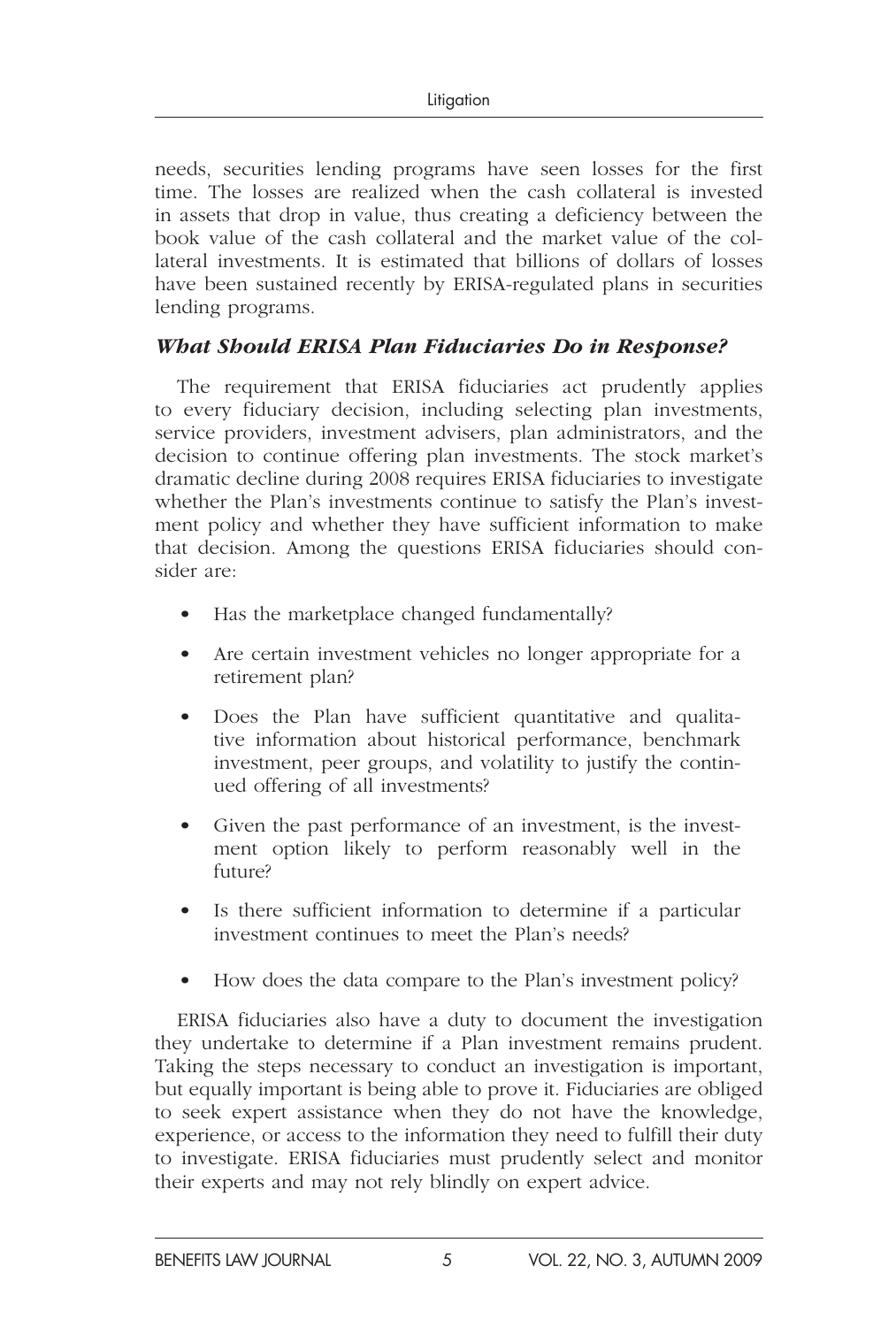The legal standard for prudence under ERISA is "procedural prudence." What matters is whether a fiduciary can show he or she undertook reasonable processes and procedures in the fulfillment of his or her duties.<sup>5</sup> Whether a fiduciary reasonably relied on third-party experts is considered by the courts in any prudency analysis.<sup>6</sup> The courts often also state ERISA's "prudent person" standard as fact-based and flexible.<sup>7</sup> ERISA fiduciaries are more than just a "reasonable" person. Instead they are to be judged by the actions of a "prudent person" acting in a "like capacity" and engaged "in the conduct of an enterprise of a like character and with like aims."<sup>8</sup> Fiduciaries are not required to be prudent "experts" in all matters relevant to the conduct of an employee benefit plan.<sup>9</sup> Moreover, the actions of a fiduciary must be evaluated, not with the benefit of hindsight, but from the perspective at the time of decision.<sup>10</sup>

## *What Is a Plan Fiduciary's Potential Liability When Delegated Investment Decisions Don't Work as Expected?*

The answer often depends on what steps the fiduciary has taken to transfer investment responsibility to another. Let us consider some key points.

How does someone become a fiduciary to a retirement plan? The layman's understanding is that fiduciaries are, of course, people who stand in a position of trust to protect the interests of someone else's beneficiaries. ERISA fiduciaries are usually responsible for controlling or managing a retirement plan's assets or operations. The federal law regulating retirement plans, the Employee Retirement Income Security Act of 1974 (ERISA) states fiduciary status can be acquired in three ways:

- 1. Being named as a fiduciary in the instrument establishing the employee benefit plan;
- 2. Being named as a fiduciary pursuant to a procedure specified in the plan documents, for example, being appointed an investment manager for a retirement plan brings with it ERISA-regulated fiduciary duties; and
- 3. Being a "functional" fiduciary. 11

"Fiduciary" is not defined by ERISA in terms of formal trusteeship, but in functional terms of control and authority over the plan. 12 An ERISA "functional" fiduciary includes anyone who exercises discretionary authority over the plan's management, anyone who exercises authority or control over the plan's assets, or anyone having discretionary authority or responsibility in the plan's administration. 13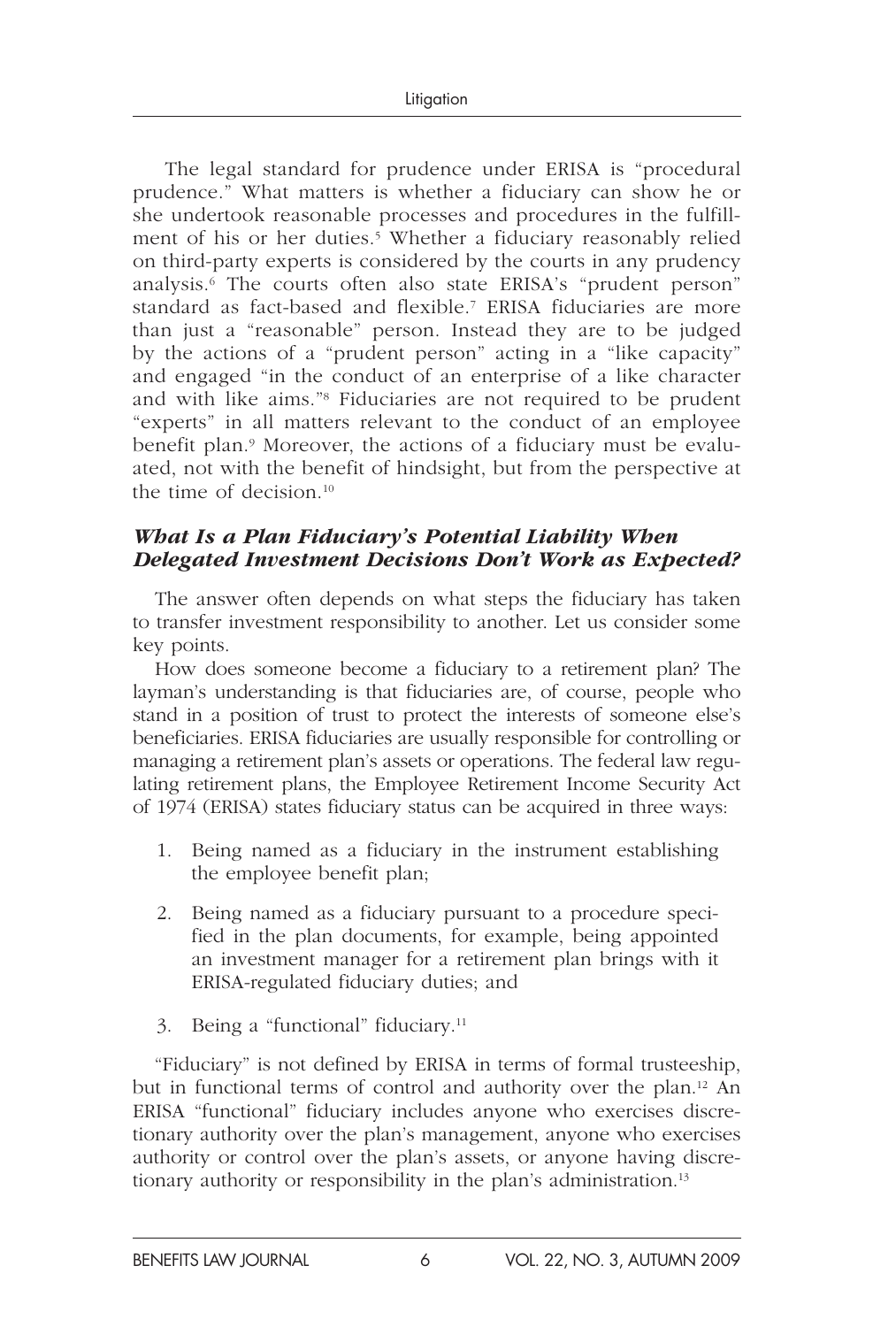Whether or not a person is a plan fiduciary becomes important when bad things happen. When economic disasters befall companies and retirement plan accounts nosedive, ERISA fiduciaries can be held personally liable to make good retirement plan losses resulting from their actions or from their inactions.<sup>14</sup>

 ERISA establishes a number of rules governing fiduciary responsibility for plan investments.<sup>15</sup> A trustee of a retirement plan is generally responsible for the investment of plan assets. 16 Trustees may be relieved of this responsibility, in whole or in part, if:

- An investment manager has been appointed (ERISA  $\{(403(a)(2))\}$ ; or
- The trustee is a "directed" trustee (ERISA  $\frac{6}{9}(a)(1)$ ) Section 404(c) of ERISA—the "participant directed investment" also aims at relieving any other plan fiduciary for any investment losses.

Even when the trustee exemptions apply, the employer that sponsors the plan often assumes responsibility for:

- Selecting the investment manager (this is common in defined benefit plans);
- Directing the trustee to take certain investment actions (this often occurs with ESOPs); and
- Selecting and retaining the investment options made available in participant-directed plans (the typical 401(k) plan model).

Fiduciaries need to ask additional questions regarding their involvement in plan investments.

# *Has the Fiduciary Delegated Responsibility for Plan Investments?*

The members of the board of directors of a plan sponsor are sometimes ERISA plan fiduciaries because, in some cases, they are ultimately responsible for the selection and retention of other plan fiduciaries. However, the board may delegate the responsibilities relating to plan investments to other named fiduciaries, such as a retirement plan investment committee or a finance committee. To be effective, the delegation should be in writing, prudent, made in a manner that satisfies the requirements of state corporate law, and consistent with the terms of the various plan and trust documents. If proper delegation is made, the board's fiduciary role would be reduced to a residual duty to monitor the performance of its delegates.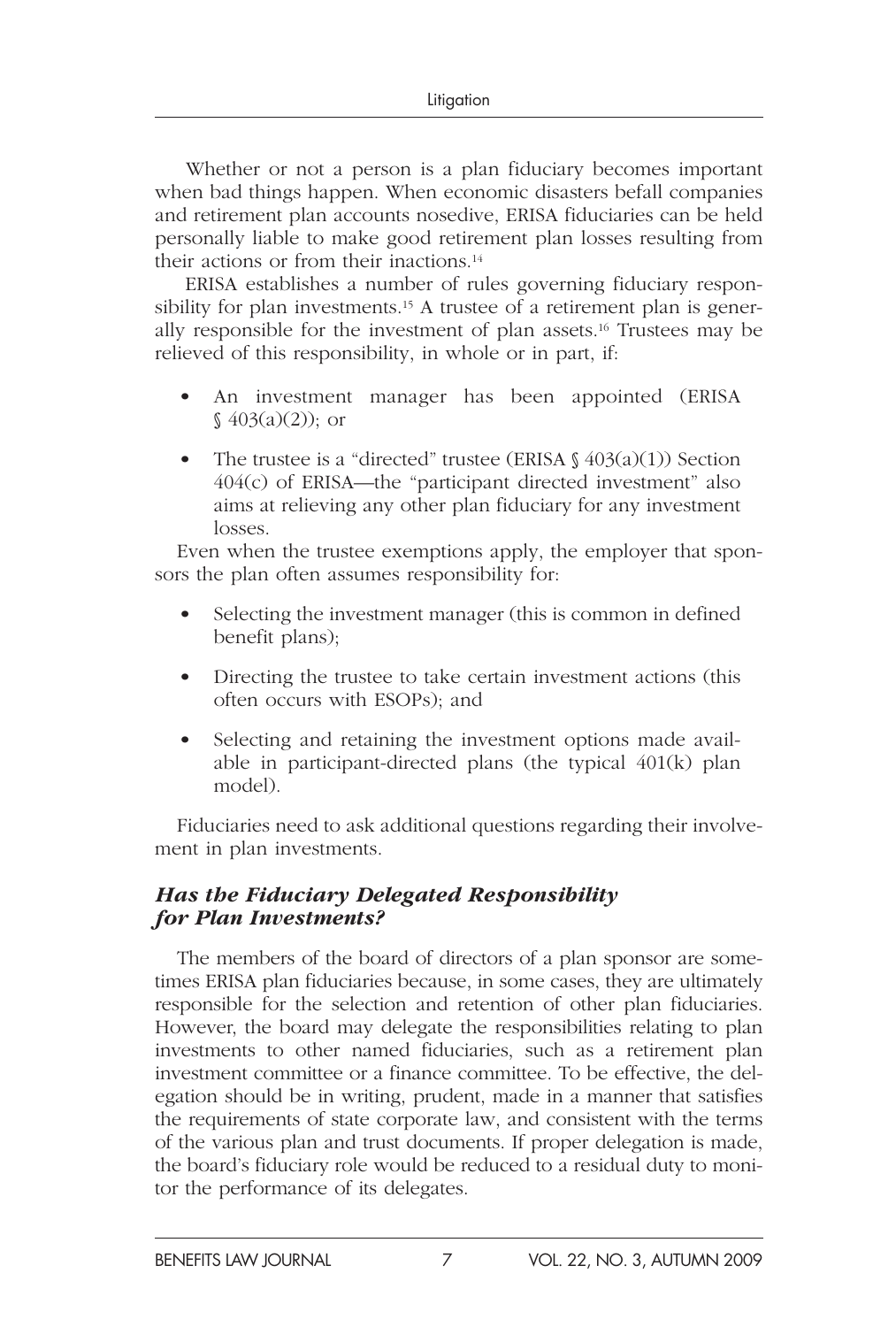Good plan language can go a long way in insulating a corporate board from imprudent investment claims. For example, in *Hull v. Policy*  Management Systems Corporation,<sup>17</sup> the plan documents stated that the company was the named fiduciary and a committee was empowered with plan investment responsibilities. In deciding whether the company's board was an investment fiduciary, the federal court carefully evaluated the plan's language about who did what. The plan stated that other than the power of appointment and removal, the company's board had no other plan responsibilities.<sup>18</sup> As a consequence of this plan language, the court decided to dismiss the action against the company's board and its CEO, explaining that the "no other responsibilities" plan language mandated this result when coupled with plaintiff's failure to assert that defendants functioned as ERISA fiduciaries.<sup>19</sup>

Good plan language, however, is not always enough. Language expressly limiting the board's authority concerning the plan may backfire if language in other plan instruments contradicts it. Trust agreements, for example, must be consistent with other plan documents in order to effectively allocate fiduciary duties. When plan and trust documents clash in identifying who has a plan's investment policy responsibility, a court may be forced to conclude that everybody is an investment fiduciary. For example, the *In re McKesson HBOC ERISA Litigation* saga began in 1999 with the merger of McKesson Corporation and HBO & Company (HBOC). Within months of the merger, McKesson publicly announced that the company had engaged in improper and illegal accounting practices, had materially misrepresented the financial condition of the company, and that financial results would be restated downward. When the price of McKesson's stock subsequently collapsed with the public disclosure of HBOC's improprieties, the corresponding loss in value to the shares of McKesson HBOC stock held in the company's retirement plans was estimated to exceed \$800 million. Lawsuits then rained down on McKesson, some alleging breach of fiduciary under ERISA.

The ERISA lawsuits named the McKesson board of directors, and others, as fiduciaries of the McKesson plan personally liable to make good the plan's losses. The McKesson board asserted that plaintiffs' case should be dismissed because the plan's language contained a "get out of jail free" provision for board members. The district court, however, refused to dismiss the ERISA fiduciary breach claims against McKesson's board members even though the plan document only identified the plan's administrative committee with investment responsibilities. This argument that relied on express plan language was ultimately rejected because the master trust document identified McKesson's board as responsible for determining the investment policy to be implemented by the Plan's administrative committee. 20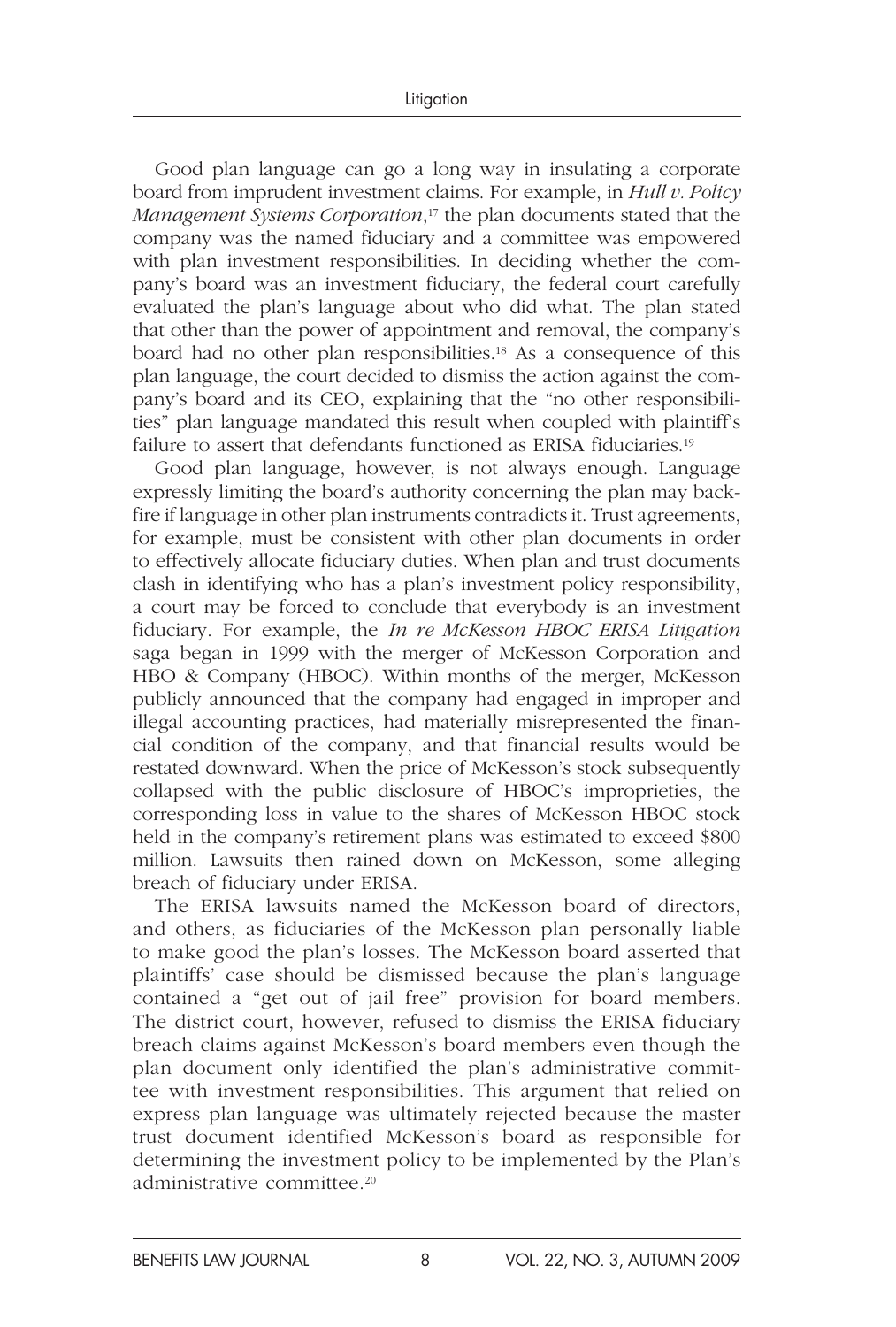Expressly delegating investment responsibilities in the plan document may be a good alternative. In *In re Williams Companies ERISA Litigation*, the plaintiffs teed up the familiar allegations that defendants' failure to disclose accurate information about Williams' stock and defendants' alleged failure to prudently monitor and to prudently divest the plan's investment in Williams' stock resulted in large plan losses.

The Williams companies, however, did things a little differently. The board appointed members of a benefits committee, which in turn appointed members of an investment committee.<sup>21</sup> The court dismissed the company and the board of directors from the lawsuit but denied a motion to dismiss by the benefits committees. The plan document contained "get out of jail free" language for the company and the board. The plan language employed by Williams attempts to assure that responsibilities of various persons are distinct and separate so as to prevent cofiduciary liability. Specifically, the plan provided:

To prevent any two parties to the Plan from being deemed cofiduciaries with respect to a particular function, both the Plan and Trust Agreement are intended, and should be construed, to allocate to each party to the plan only those specific powers, duties, responsibilities, and obligations as are specifically granted to it under the Plan or Trust... The Plan is intended to allocate to each named fiduciary the individual responsibility for the prudent execution of the functions assigned to it, and none of such responsibilities or any other responsibility shall be shared by two or more of such named fiduciaries unless such is provided for by a specific provision of the Plan. 22

Looking to the plan provisions, the court summarily dismissed claims against the company, saying it was acting as settlor, and against the board of directors because the board's power was limited to the power to appoint and remove benefits committee members. 23

### *Are the Persons Making the Investment Decisions Adequately Protected?*

Fiduciary insurance policies and directors' and officers' insurance policies should be reviewed to ensure that the employer and its officers and directors who serve as fiduciaries under ERISA are adequately protected. Employers also often separately indemnify persons serving in fiduciary roles.

### *Are Plan Participants Given the Right to Make Investment Decisions?*

ERISA Section 404(c) provides that if a participant in an individual account plan is given the opportunity to direct the investment of the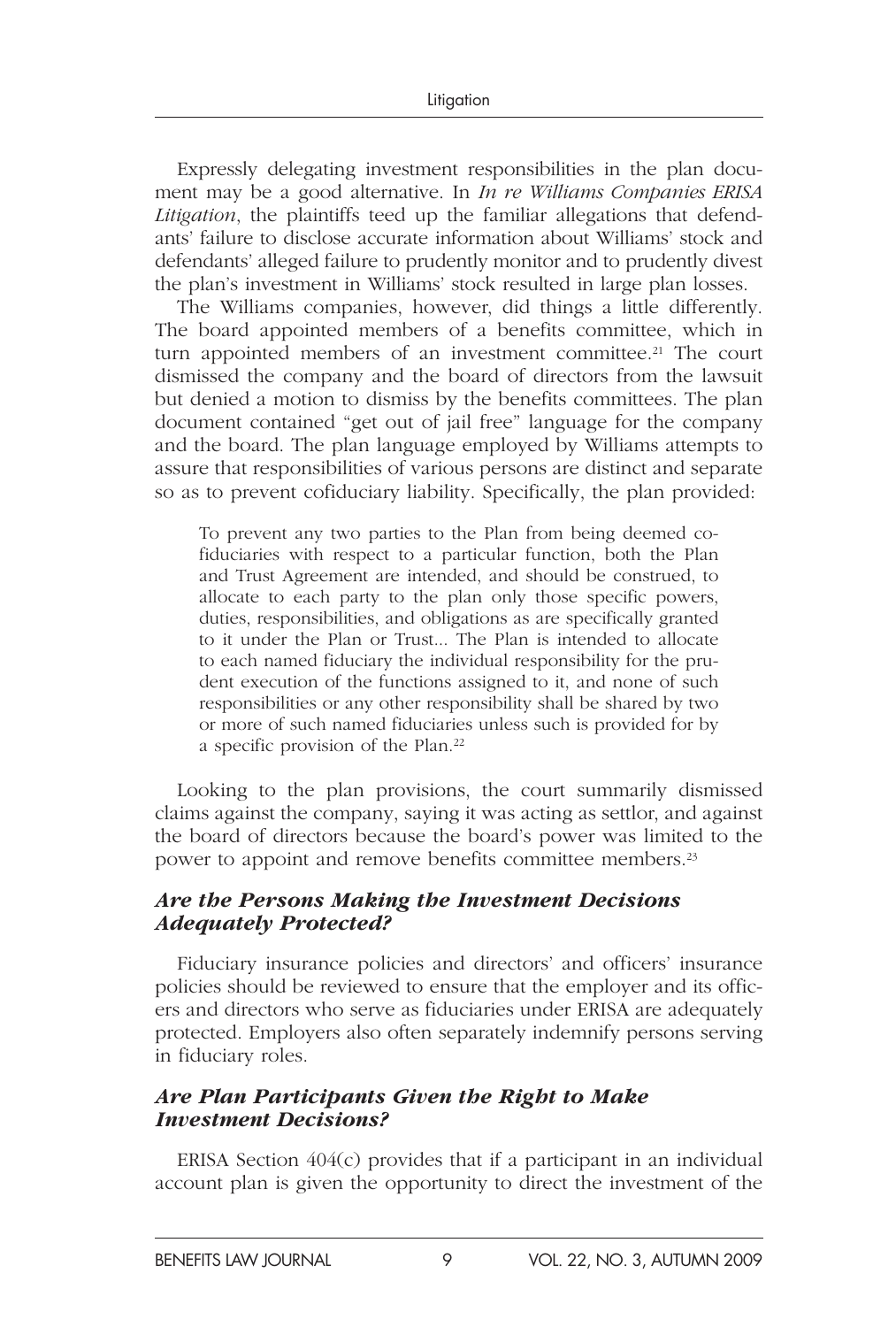assets in his or her account into at least three diverse investment alternatives, the employer (and any other plan fiduciary) will *not* be liable for any losses caused by the participant's investment selections.

# **404(c)'s Recent Extension to Default 401(k) Plan Investments**

Prior to the August 17, 2006, enactment of the PPA, the protections of Section  $404(c)$  were not available for a  $404(k)$  plan's default investment options. A little known quirk in the 401(k) world is that a fairly significant number of plan participants sign up to make regular payroll contributions to the  $401(k)$  plan but never designate any investment choices. As the participant's money piles up, the plan's investment fiduciaries are left in a quandary. Plan investment fiduciaries fear that if they select default investment options with potential for investment losses (such as a diversified portfolio heavily weighted toward equity securities), they will be exposed to fiduciary liability if those equity-based funds posted losses. Prior to the PPA, most investment fiduciaries refused to default participants into any investment option or chose investment vehicles with little risk of investment losses, such as money market funds. This self-protective behavior led to plan participation rates of only about 70 percent or, for employees who were defaulted, investment returns on defaulted funds that didn't approach the inflation rate.

Congress attempted to correct this problem by including in the PPA an expansion of Section 404(c)'s protections. New ERISA Section  $404(c)(5)$  provides the same protection to plan sponsors for default investment options as is provided by Section 404(c) for investments selected by plan participants. To garner new Section  $404(c)(5)$  protection, the plan fiduciaries' default investment selections must be made in accordance with regulations prescribed by the Department of Labor. On September 27, 2006, the Department issued proposed regulations on this PPA provision to provide guidance on Congress's dictate that default investments covered by Section 404(c) include a mix of asset classes consistent with capital preservation and long-term capital appreciation. The proposed default alternatives are balanced funds, retirement date funds, and professionally managed accounts. The proposed regulation expressly contemplates that a covereddefault option (referred to as a "qualified default investment alternative" in the proposed regulation), other than under the balanced fund approach, will change asset allocations and risk levels over time with the objective of becoming more conservative with the participant's increasing age. True to form, as in the original regulations under Section  $404(c)$ , the preamble to the new Section  $404(c)(5)$  proposed regulations states that plan fiduciaries are not relieved of responsibility for the selection of a plan's default option even if they meet the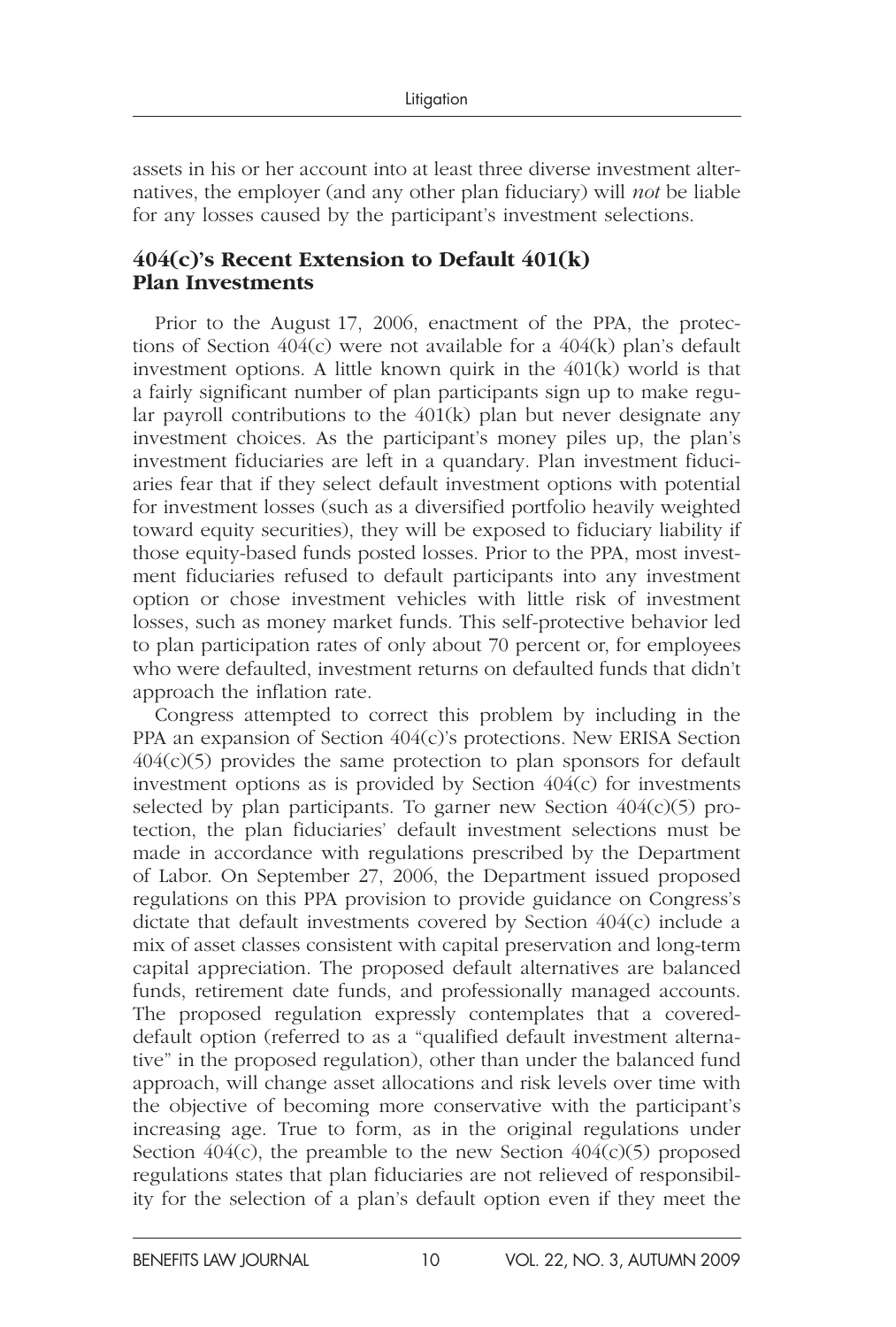prescribed requirements for qualified default investment alternatives identified in the proposed regulations.<sup>24</sup>

Although Section 404(c) of ERISA can provide protection to employers, employers should not assume that its requirements are easily satisfied. Many of the formalistic requirements are easy to overlook. For example, employees must receive written notice of: (i) the fact that the plan is intended to constitute an ERISA Section 404(c) plan; (ii) the names of the investment managers; (iii) historic information regarding fund performance; and (iv) a description of transaction fees and expenses that are charged against accounts. Upon the request of a participant, detailed disclosure requirements also apply. For example, information must be provided upon request regarding (a) the annual operating expenses of an investment alternative (expressed as a percentage of net assets); and (b) listing of the assets comprising the portfolio of certain investments (excluding mutual funds). Finally, plans with company stock funds must have a written procedure (which is disclosed to participants) to protect the confidentiality of the voting and tender of company stock.

### *Do Plan Fiduciaries Appropriately Select, Monitor, and Retain Plan Investments and Investment Managers?*

The selection of investment options for a  $404(c)$  plan as well as the selection of investment managers for a defined benefit plan are fiduciary actions. Bad investment selections may expose employers or their employees or directors to potential damage claims for bad results. The same fiduciaries retain a duty to monitor the performance of the investment options or managers they have chosen. The duty to monitor entails more than a summary review of an annual report. Courts have held that plan fiduciaries must thoroughly investigate, monitor, and understand how plan investments work. At a minimum, the persons responsible for monitoring plan investments should have sufficient knowledge or should utilize the services of independent experts to assess the appropriateness of an ERISA plan investment. Investment guidelines should be established for each type of plan investment, and investment returns should be compared to the plan's pre-established goals. Obviously, investment rules should be followed if any restrictions contained in the investment guidelines should be adhered to.

Many employers offer a wide selection of investment alternatives under 401(k) plans based on the assumption that offering more choices will somehow insulate them from liability. While offering additional investment choices may assist with Section 404(c), compliance with additional investment funds may complicate the employer's duties with respect to the ERISA monitoring function. The plan's investment fiduciary must regularly review and monitor each investment option the plan offers.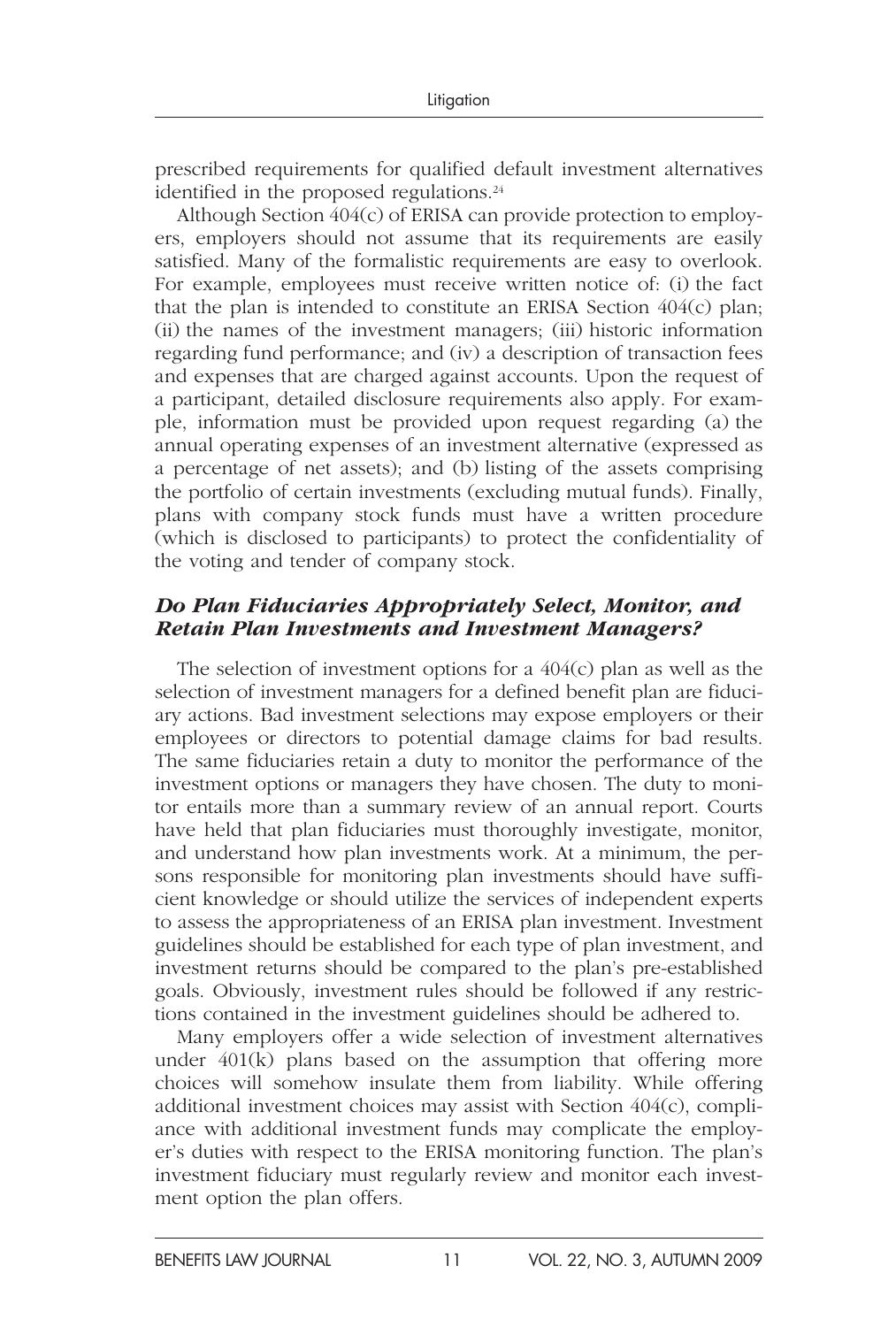In all of these matters, procedural prudence is the key. Meaningful periodic (*e.g.*, quarterly) meetings should be held, reports should be read and analyzed, and all actions taken should be documented.

# *Do Plan Fiduciaries Render Investment Advice?*

 There is a fine line between investment education and investment advice. Employers that sponsor participant-directed plans often want to provide investment-related information to assist participants in making wise investment choices with their retirement assets. However, a person that renders "investment advice" for a fee is considered a plan fiduciary and is potentially liable for that advice. 25 For employers that want to provide information without crossing the fiduciary line, the Department of Labor has published helpful guidance.<sup>26</sup> The PPA also added new provisions to ERISA aimed at making customized investment advice more readily available to 401(k) plan participants. As added to ERISA, new Section 408(b)(14) provides an exemption from ERISA's prohibited transaction rules for the provision of investment advice, the acquisition of securities pursuant to the investment advice, and the receipt of fees in connection with the provision of participantlevel investment advice to a participant-directed plan.

The day after President Obama was inaugurated, on January 21, 2009, the Department of Labor published final investment advice regulations that included rules implementing Section 408(b)(14) and a class exemption covering certain transactions outside the scope of the statute and regulations. Shortly thereafter, in response to a memorandum issued by Rahm Emmanuel, Obama's Chief of Staff, the Department of Labor opened a new comment period inviting public comments on any substantive issues raised by the regulation, and delayed the regulation's effective date until May 22, 2009. On May 22, 2009, the Department further delayed the final regulations until November 18, 2009.

# *Conclusion*

Healthy stock market returns seem like a distant memory. The recent market downturn and the stock market's continuing volatility should cause all fiduciaries to reconsider their approach to making investments. Basic questions need to be answered:

- Are the plan's long-term investments performing as well as peer group investments?
- Should the plan's investment policy be revised to respond to fundamental changes in the market?
- Are the plan's investment fiduciaries acting prudently?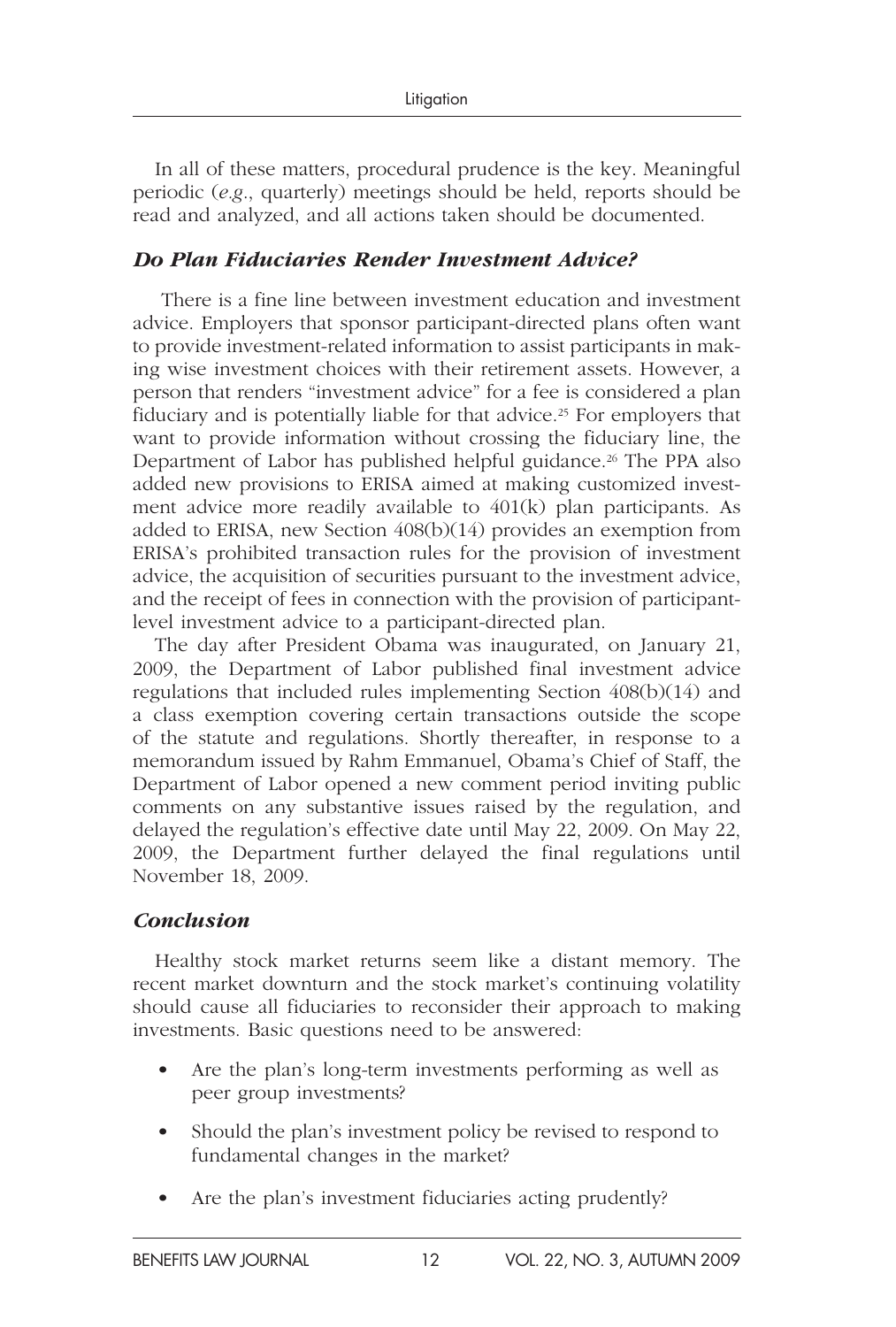While the law does not require Peter Lynch–type investment returns for an ERISA plan, what is required is that plan fiduciaries jump through the right hoops and ask the right questions. The stock market's meltdown is a reminder to all of us who manage 401(k) plan accounts that we do not live atop Mount Perfection. Plan fiduciaries can, however, avoid a trip to the "Pit of Despair" by conducting periodic reviews of their Plan's investments and by documenting that review.

### *Notes*

- 1. IRC § 430.
- 2. *Id.*
- 3. US Department of Labor FAB 2009-01.
- 4. IRC § 436(d).
- 5. Donovan v. Mazzola, 716 F.2d 1226, 1232 (9th Cir. 1983).

6. Donovan v. Bierwirth, 680 F.2d 263, 271–273 (2d Cir. 1982) (use of outside experts constitutes part of prudence required by fiduciaries).

7. *In re Unisys Savings Plan Litig*., 74 F.3d 420, 434–435 (3d Cir. 1996) ("The prudence requirement is flexible, such that the adequacy of a fiduciary's independent investigation and ultimate investment selection is evaluated in light of the 'character and aims' of the particular type of plan he serves."), citing Donovan v. Cunningham, 716 F.2d 1455, 1467 (5th Cir. 1983).

8. ERISA § 404, 29 U.S.C. § 1104.

9. *Cunningham*, 716 F.2d 1467 n.26.

10. *See* Roth v. Sawyer-Cleator Lumber Co., 16 F.3d 915, 917–918 (8th Cir. 1994) ("the prudent person standard . . . is a test of how the fiduciary acted viewed from the perspective of the time of the challenged decision rather than from the vantage point of hindsight.") (Citations omitted).

11. 29 U.S.C. § 1102(a)(2); Glazier & Glassworkers v. Newbridge Securities, 93 F.3d 1171, 1179 (3d Cir. 1996).

12. Mertens v. Hewitt Associates, 508 U.S. 248, 262 (1993).

13. Credit Managers Association v. Kenesaw Life & Accident Insurance Company, 809 F.2d 617, 625–626 (9th Cir. 1987).

14. 29 U.S.C. § 1109.

15. *See generally* ERISA §§ 403 and 404.

16. ERISA § 403(a).

17. 2001 U.S. Dist. LEXIS 22343 (D.S.C. Feb. 9, 2001).

18. *Id.* at \*17–18.

19. *Id.* at \*7–13.

20. *In re McKesson HBOC, Inc. ERISA Litig*., 2002 WL, 31431588 at \*9–10 (N.D. Ca. Sept. 30, 2002).